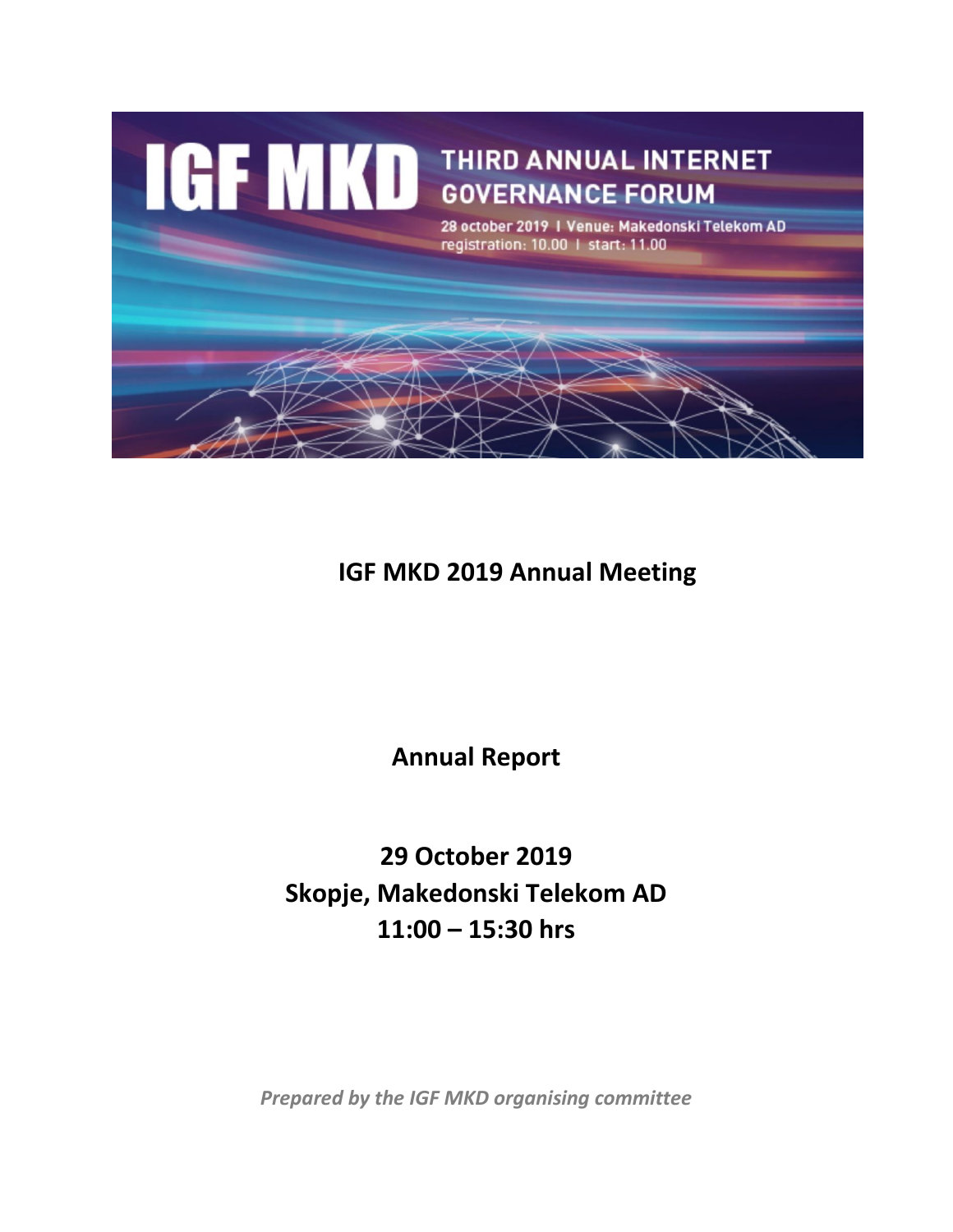# About

IGF MKD is an open, inclusive and informal space for dialogue on Internet governance issues between all stakeholders in the Macedonian society (government, parliamentarians, private sector, civil society and the technical community, education, media , end users, etc.) and is aimed to raise awareness and promote a better understanding of Internet governance among all stakeholders, to build or strengthen the capacity of these stakeholders to actively participate in national Internet governance processes, to facilitate multi stakeholder discussions, exchanges and collaboration on Internet-related issues that are of particular concern at national level.

More about the initiative is detailed in the national IGF's **[Declaration](http://igfmkd.mk/en/declaration/)**<sup>1</sup>.

The national IGF process is facilitated in an open, transparent, inclusive and bottom-up manner by the multistakeholder organising committee (membership annexed).

## MKD 2019

The third annual meeting of the national Internet Governance Forum IGF MKD took place on 29 October 2019 in Skopje. The programme was planned in a bottom up manner by the national IGF's multistakeholder organising committee.

### Programme

- **10.00 – 11.00 Registration**
- **11.00 – 11.45 Opening/Welcoming speeches by the institutional partners and supporting organizations**
	- Nikola Ljushev, Chief Executive Officer of Makedonski Telekom
	- Robert Popovski, Minister for Communications, Accountability and Transparency
	- Aleksandar Bajdevski, Deputy Minister Ministry of Information Society and Administration
	- Snezana Kaleska Vanceva, MP in the Parliament of the Republic of North Macedonia
	- Bardhyl Jashari, Executive Director Metamorphosis Foundation
	- Sandra Hoferichter, EuroDIG Secretary general on line
- **11.45 – 12.45 Panel 1.**
- **Media – regulation – self-regulation – fight against disinformation**
	- Marjan Zabrcanec, Special Adviser on Public Relations to the President of the Government of the Republic of North Macedonia / Action Group to Fight disinformation

<sup>1</sup> <http://igfmkd.mk/en/declaration/>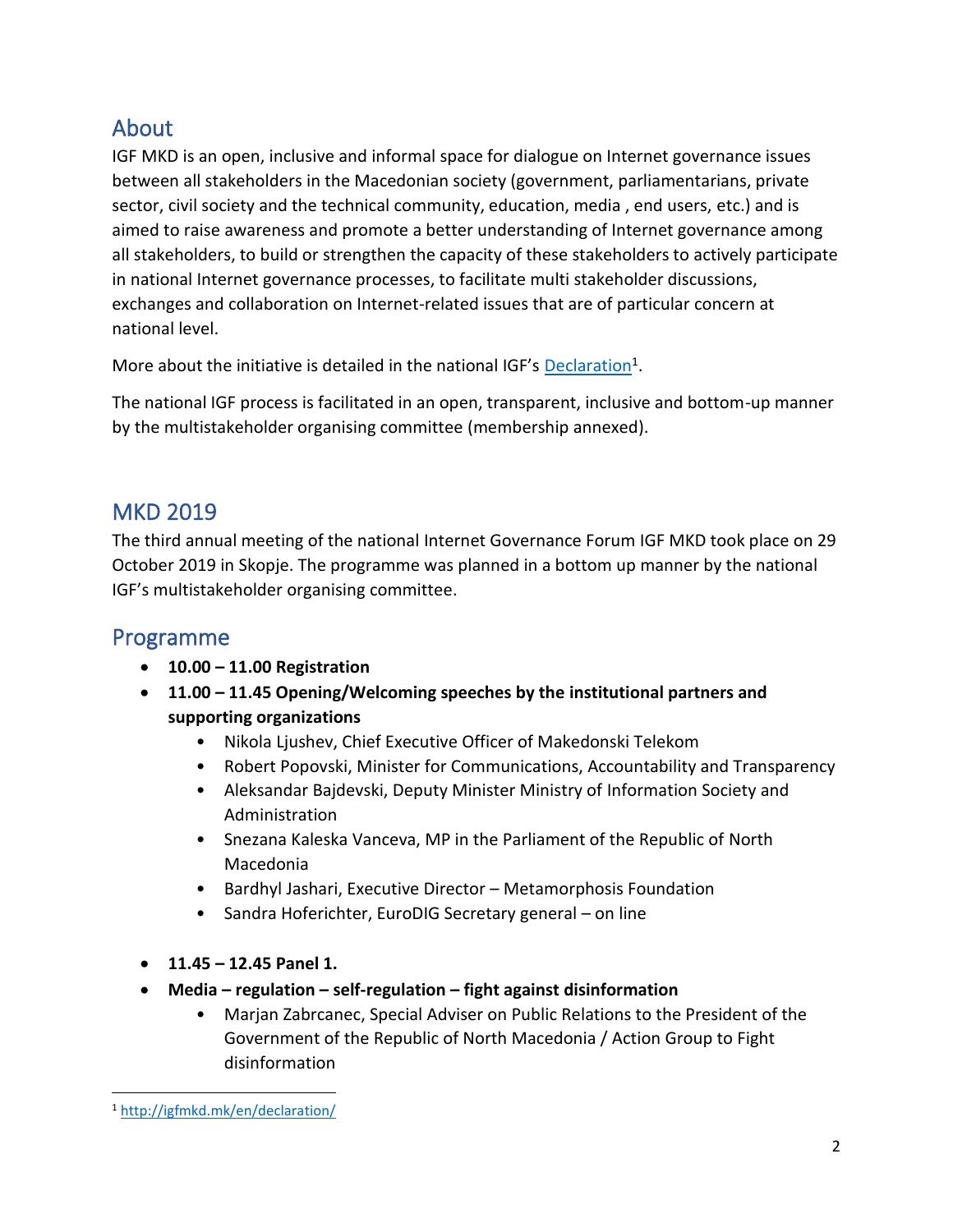- Katerina Sinadinovska, Media Ethics Council President of the Management Board
- Goran Mihajlovski, SDK "Sakam da Kazam" Editor-in-Chief
- Filip Stojanovski, Partnership and Resources Development Director, Metamorphosis Foundation
- Prof. Dr. Vladimir Trajkovic FINKI (Moderator)
- **Coffee break**
- **13.00 – 13.45 Retrospective**
	- Aleksandar Ichokjaev, (DDK Attorney's at Law)
	- Marko Paloski, Youth IGF MKD SEEDIG
	- Oliana Sula, IGF ALBANIA SEEDIG
	- Prof. Dr. Boro Jakimovski, FINKI / Digital Forum of the Republic of North Macedonia
	- Dusica Perisic, Executive Director of the Association ZELS
- **13. 45 – 14.30 Panel 2.**
- **Legal aspects of IG – intellectual property, human rights, data protection**
	- Eli Mufisovski, React Global Manager React Online Enforcement Program
	- Nikica Kusinikova, Association Konekt Executive Director
	- Elena Stojanovska, project coordinator and privacy expert Metamorphosis Foundation
	- Prof. Dr. Neda Zdraveva Faculty of Law Skopje UKIM (Moderator)
- **Coffee break**
- **14.45 – 15.30 Panel 3.**
- **Technical & Cybersecurity**
	- Vladislav Bidikov, IXP.MK
	- Predrag Tasevski, Cyber security expert
	- Daniel Danilovski, Nextsense
	- Prof. Dr. Anastas Mishev FINKI (Moderator)
- **Wrap UP – Conclusions**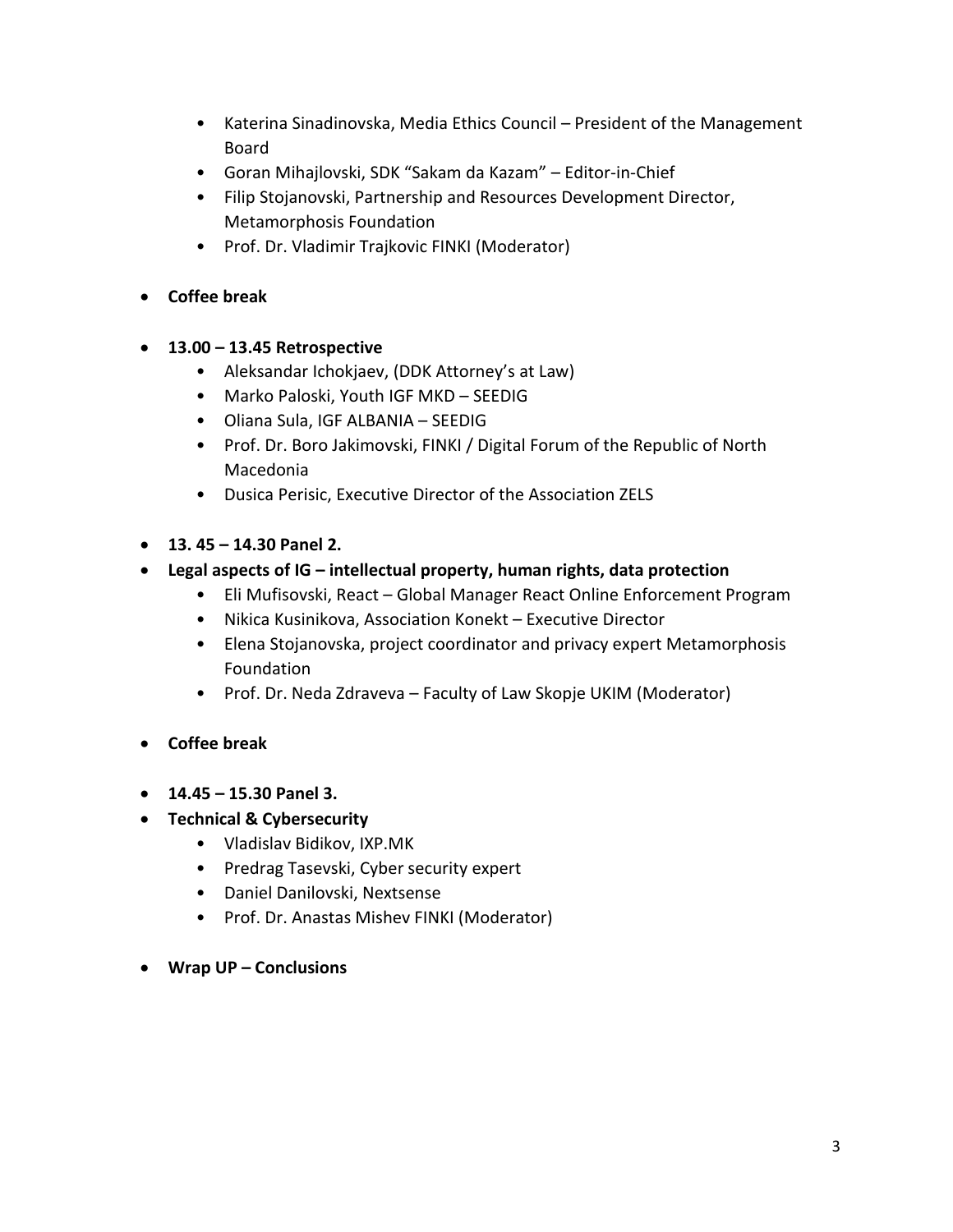# MKD 2019 Messages Summary Report of substantive discussions

#### **Panel 1: Media – regulation / self-regulation / fight against disinformation**

The panel gathered representatives from private media company, government, NGO, and academia. The topics covered from the panelist included: the role and need for education on media literacy, the causes and typical cases for misuse of media, examples of self-regulation and challenges in the fight against disinformation from perspectives of different stakeholders.

The main conclusions and recommendations from the panel can be summarised as follows:

- *there is urgent need for education on media literacy in all society segments*
- *fact checking is standard, that needs to be included in any news media by default*
- *the disinformation is a global and complex challenge, but it can have severe results in local and regional context*
- *the fight against disinformation is a long-term process where all stakeholders has to collaborate if we want to see tangible results; so far there are many initiatives, but they include only limited number of stakeholders*

#### **Retrospective panel**

The retrospective panel gave insight into the efforts made by various stakeholders related to digital transformation and internet governance. The main points of the discussion were:

- *Regional best practices and highlights from IGF Albania*
- *Youth IGF MKD initiative, challenges and further steps*
- *Local government initiatives toward internet governance*
- *Central government activities, channelled through the Digital forum, toward inclusion of all stakeholders in the digital transformation and digitalization in general through proper advisory on the policy making*

#### **Panel 3: Technical and cyber security**

The topic of cyber security is considered as one of the most important topics in the internet governance worldwide. The discussion at the panel was focused on the several main topcis, including:

- *Trust as a key enabler of the cyber security, its implementation at the e-governance level*
- *Metrics and reference models to assess the cyber security maturity at the national level*
- *The increased need for cyber security professionals*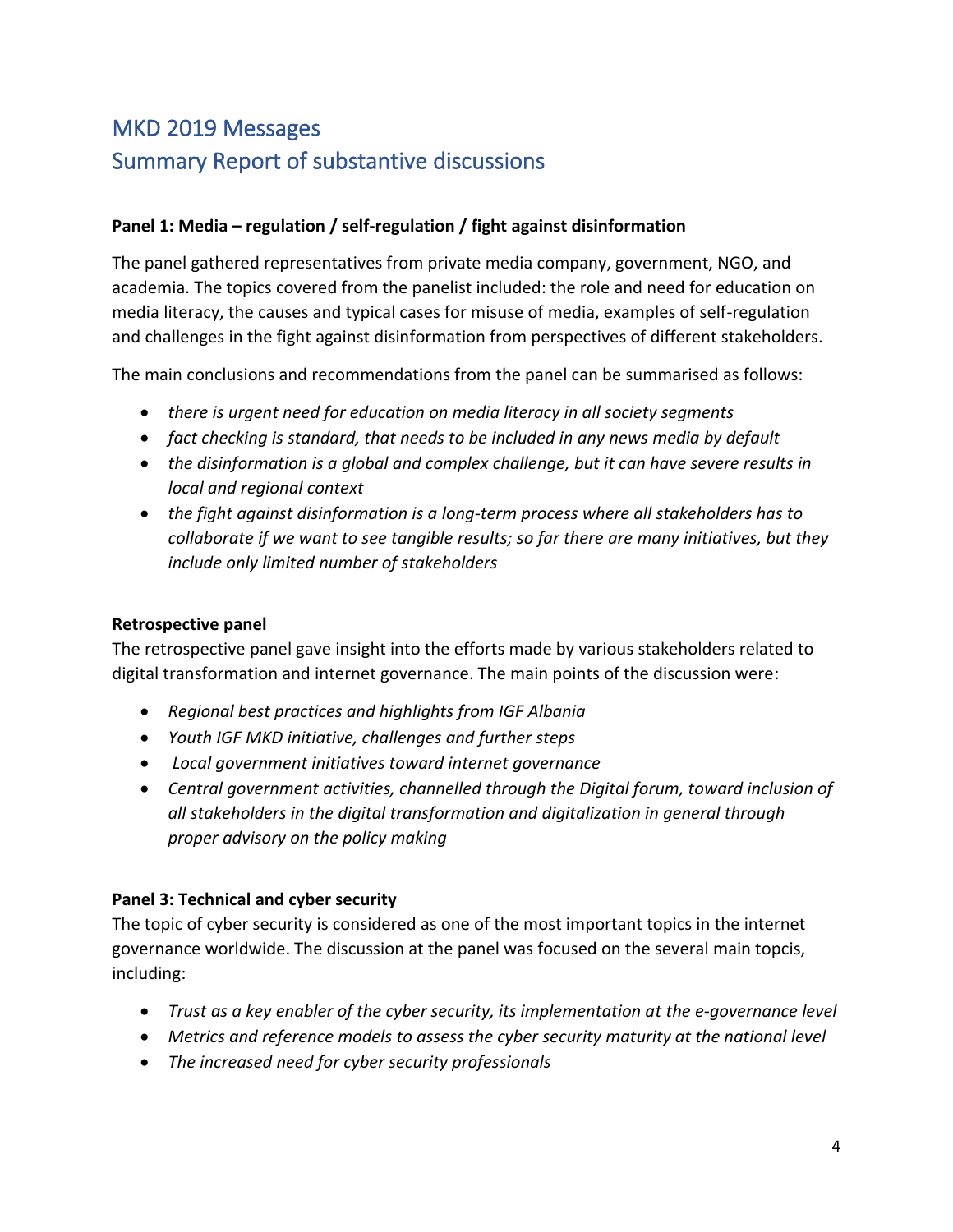- *Educational efforts toward the development of even more security professionals that will satisfy the requirements of both public and private sector*
- *The importance of the national internet exchange points, both from security, but also from the point of view of accessibility to national services and content*

# Participation

The Forum gathered over 100 participants from all sectors, ranging from the Government representatives, businesses, civil society and academic community to technical community representatives. In addition, the Forum invested efforts in meaningfully engaging young people, which created potential for a youth Macedonian IGF.

The concrete breakdowns of participants will be made available at the [website.](http://igfmkd.mk/)

- The photo gallery of the meeting is available at:<http://igfmkd.mk/en/gallery-2019/>
- The video recordings of the meeting deliberations are available at: <https://www.youtube.com/watch?v=TvIXVIOi9rQ>



## Support

The Forum received support from a number of stakeholders, in-kind and financially. The financial reporting is under development.